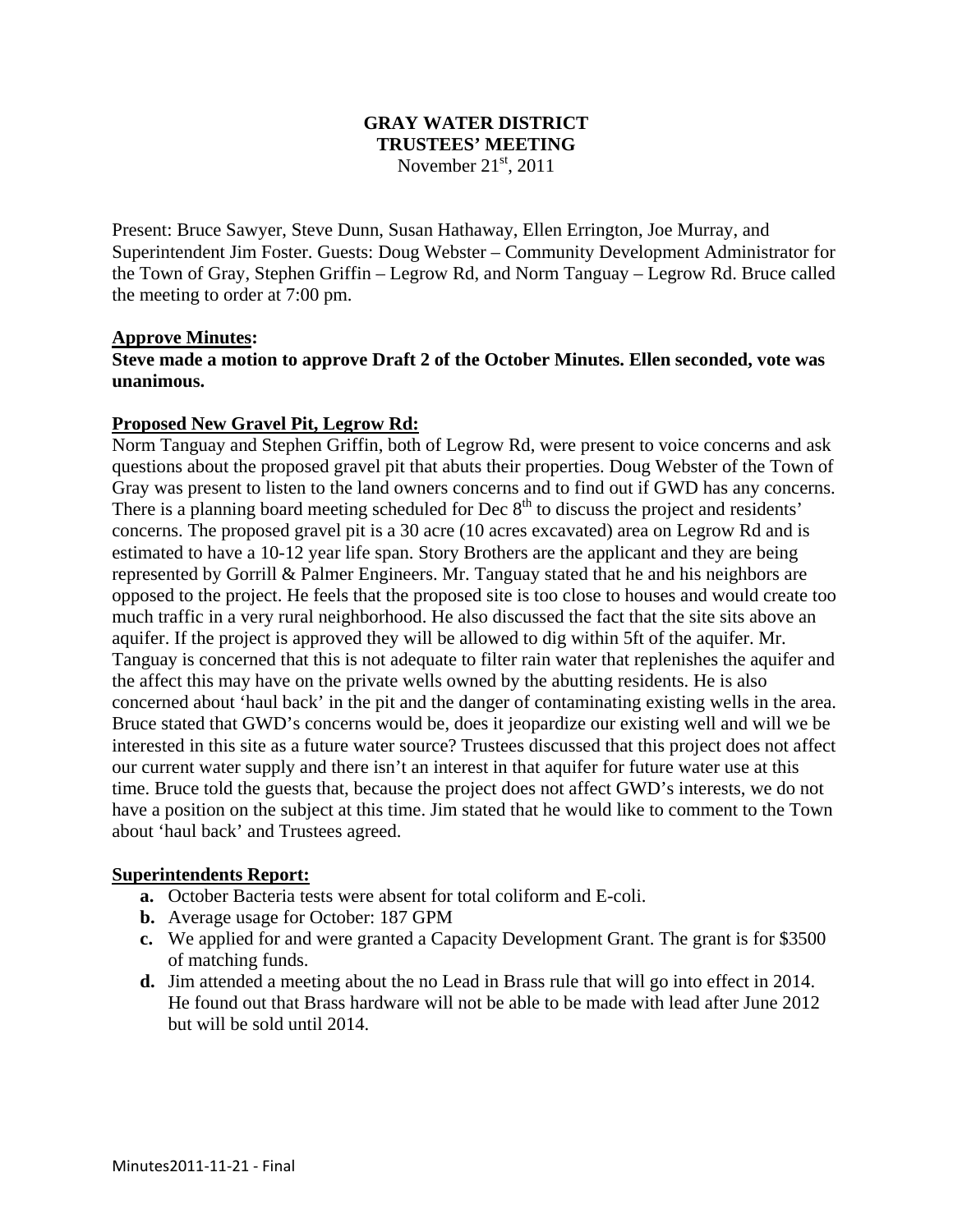# **Trustee Reports:**

Ellen reported that a letter has been sent to the abutters of Pump Station 3, East Gray updating them on the progress of the project.

Bruce reported that he and Jim spoke to Mr. Theberge who had questions regarding the new well site. Mr. Theberge asked if we had contacted abutters and we have. A copy of the letter to abutters dated March 30, 2011 with attachments was given to Mr. Theberge. He also asked about well head protection and easements instead of zoning. Our well head protection is set at what our engineers recommended and what is established as a minimum under state law. Zoning was preferred over individual easements on each abutter's property as this option provides permanent protection and it not impacted by future changes in land ownership. He also asked about draw down of existing wells in the area of the new well site and Bruce referred him to a study completed by Sevee & Maher Engineers that contains that information.

## **GWD Water Storage:**

Trustees discussed a memo sent from Gorrill & Palmer Engineers regarding tank replacement and recommended budget. Three different types of tanks and prices were included in the memo ranging from \$580,000 to \$1.2M. Gorrill and Palmer are recommending an overall budget of \$1,176,000 excluding attorney fees, land acquisition, and lead paint abatement. Bruce stated that we now need to have a conversation with the Town about the possibility of having TIF money dedicated to this project.

## **Pump Station 3, East Gray:**

Trustees discussed a report from Mark Bergeron on the progress of the project. Work on the pump building has begun and exterior concrete is scheduled for the first week of December. Also, road paving will be held off until spring which will create a change order with the contractor. Trustees discussed whether there is risk of paying more for paving materials in spring.

## **Terms & Conditions:**

Trustees went over the Draft Terms & Conditions page by page and discussed. Edits were suggested and will be made and sent to the PUC for approval.

## **Joe made a motion to adopt the Terms & Conditions with changes. Ellen seconded, vote was unanimous.**

## **Employee Holiday Bonus:**

A holiday bonus of 1% of gross pay will be given to GWD employees.

December meeting is scheduled for Dec  $19<sup>th</sup>$ .

## **Ellen made a motion to adjourn at 10:00 pm. Steve seconded, vote was unanimous.**

Respectfully submitted,